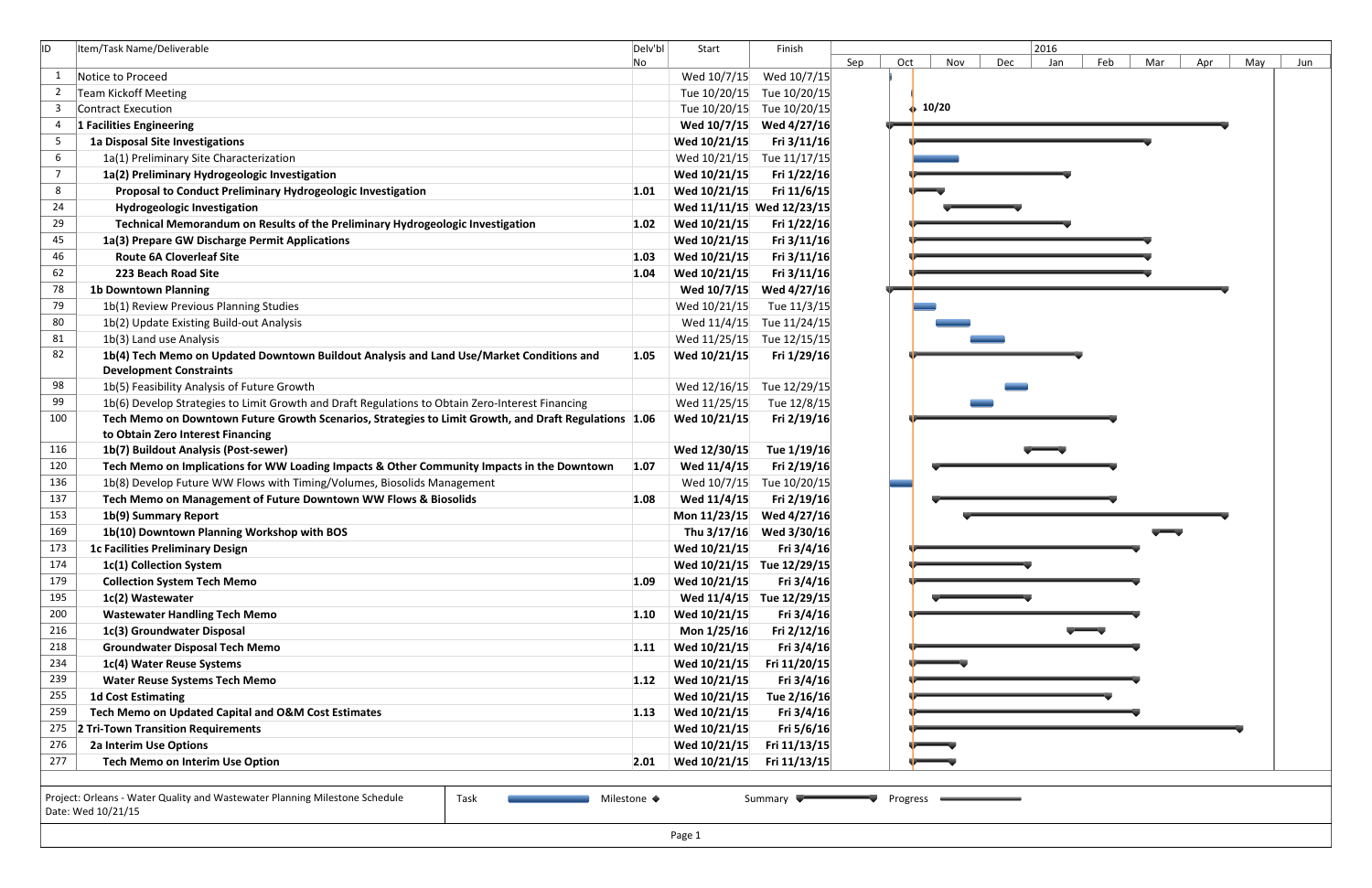| ID. | Item/Task Name/Deliverable                                                                             | Delv'bl | Start                        | Finish                    |     |     |     |
|-----|--------------------------------------------------------------------------------------------------------|---------|------------------------------|---------------------------|-----|-----|-----|
| 281 | 2b Coordinate with MassDEP                                                                             | No.     |                              |                           | Sep | Oct | Nov |
| 282 | <b>2c Demolition Design</b>                                                                            |         | Wed 10/21/15<br>Wed 10/21/15 | Fri 5/6/16<br>Fri 2/12/16 |     |     |     |
| 283 | Tech Memo on Potential Cost Savings for Concurrent Demolition and Construction                         | 2.02    | Wed 10/21/15                 | Fri 11/13/15              |     |     |     |
| 287 | <b>Tech Memo on Demolition of Existing Facility</b>                                                    | 2.03    | Wed 10/21/15                 | Fri 2/12/16               |     |     |     |
| 291 | 2d Procurement Planning Support                                                                        |         | Wed 10/21/15                 | Thu 1/7/16                |     |     |     |
| 292 | Materials to be provided for Procurement Workshop                                                      | 2.04    | Mon 1/11/16                  | Wed 2/24/16               |     |     |     |
| 293 | <b>Tech Memo on Procurement Recommendations</b>                                                        | 2.05    | Wed 10/21/15                 | Fri 3/11/16               |     |     |     |
| 297 | 3 Demonstration Project Design and Implementation                                                      |         | Wed 10/21/15                 | Fri 2/19/16               |     |     |     |
| 298 | <b>3a Floating Constructed Wetlands</b>                                                                |         | Wed 10/21/15                 | Wed 2/3/16                |     |     |     |
| 299 | 3a(1) Characterize Constructed Wetland Sites                                                           |         | Wed 10/21/15                 | Fri 11/6/15               |     |     |     |
| 300 |                                                                                                        |         |                              |                           |     |     |     |
|     | Tech Memo on Site Characterization for Floating Constructed Wetland                                    | 3.01    |                              | Wed 10/21/15 Wed 12/23/15 |     |     |     |
| 304 | 3a(2) Develop Preliminary Engineering Work Plan for Floating Constructed Wetland Site(s)               |         | Wed 10/21/15                 | Wed 12/2/15               |     |     |     |
| 305 | Preliminary Engineering Work Plan for Floating Constructed Wetland Site(s)                             | 3.02    | Wed 10/21/15                 | Wed 2/3/16                |     |     |     |
| 309 | 3b Aquaculture/Shellfish Propagation                                                                   |         | Wed 10/21/15                 | Fri 1/15/16               |     |     |     |
| 310 | 3b(1) Characterize Aquaculture/Shellfish Sites                                                         |         |                              | Wed 10/21/15 Mon 10/26/15 |     |     |     |
| 311 | Tech Memo on Site Characterization for Aquaculture/Shellfish Propagation                               | 3.03    | Wed 10/21/15                 | Fri 1/15/16               |     |     |     |
| 315 | 3b(2) Develop Preliminary Engineering Design and Work Plan for Preferred Aquaculture/Shellfish Site(s) |         | Wed 10/21/15                 | Fri 11/13/15              |     |     |     |
| 316 | Preliminary Engineering Design and Work Plan for Preferred Aquaculture/Shellfish Site(s)               | 3.04    | Wed 10/21/15                 | Fri 1/15/16               |     |     |     |
| 320 | <b>3c Permeable Reactive Barriers</b>                                                                  |         | Wed 10/21/15                 | Fri 2/19/16               |     |     |     |
| 321 | 3c(1) Characterize Permeable Reactive Barrier Sites (up to four, including the Town Landfill)          |         | Wed 10/21/15                 | Fri 10/30/15              |     |     |     |
| 322 | Tech Memo on Site Characterization for Permeable Reactive Barriers                                     | 3.05    | Wed 10/21/15                 | Fri 1/22/16               |     |     |     |
| 326 | 3c(2) Preliminary Engineering Design and Work Plan for Preferred Permeable Reactive Barrier Site(s)    |         | Wed 10/21/15                 | Tue 11/10/15              |     |     |     |
| 327 | 3c(2) Preliminary Engineering Design and Work Plan for Preferred Permeable Reactive Barrier Site(s)    | 3.06    | Wed 10/21/15                 | Thu 1/14/16               |     |     |     |
|     | (up to two sites including Town Landfill)                                                              |         |                              |                           |     |     |     |
| 331 | Underground Injection Control (UIC) Permit Deliverable                                                 | 3.07    | Mon 11/2/15                  | Fri 2/19/16               |     |     |     |
| 334 | 4 Adaptive Management Plan Implementation                                                              |         | Wed 10/21/15                 | Fri 5/6/16                |     |     |     |
| 335 | 4a Water Quality Monitoring & Modeling                                                                 |         | Wed 10/21/15                 | Fri 5/6/16                |     |     |     |
| 336 | 4a(1) Baseline Monitoring                                                                              |         | Wed 10/21/15                 | Fri 5/6/16                |     |     |     |
| 337 | Tech Memo on Consolidation & Comparison of WQ Data with MEP Baselines                                  | 4.01    | Wed 10/21/15                 | Mon 1/25/16               |     |     |     |
| 341 | 4a(2) Long Term Waterbody Monitoring                                                                   |         | Wed 10/21/15                 | Fri 5/6/16                |     |     |     |
| 342 | Tech Memo on Recommendations for Long Term WQ Monitoring                                               | 4.02    | Wed 10/21/15                 | Mon 2/15/16               |     |     |     |
| 346 | 4a(3) Non-Structural Technology Performance Analysis                                                   |         | Wed 10/21/15                 | Fri 5/6/16                |     |     |     |
| 347 | Tech Memo on the WQ Sampling Program                                                                   | 4.03    | Wed 10/21/15                 | Mon 2/22/16               |     |     |     |
| 351 | 4a(4) MEP Study Update Monitoring                                                                      |         | Wed 10/21/15                 | Fri 5/6/16                |     |     |     |
| 352 | Tech Memo on Applicability of Consolidating Existing Data & Updating the MEP Model                     | 4.04    | Wed 10/21/15                 | Fri 3/4/16                |     |     |     |
| 356 | 4a(5) MEP Model Update and Implementation Analyses                                                     |         | Wed 10/21/15                 | Fri 5/6/16                |     |     |     |
| 357 | Tech Memo on MEP Model Update Coordination                                                             | 4.05    | Wed 10/21/15                 | Fri 3/11/16               |     |     |     |
| 361 | 4a(6) Stormwater and Fertilizer Program Monitoring                                                     |         | Wed 10/21/15                 | Fri 5/6/16                |     |     |     |
| 362 | Tech Memo on Incorporating Findings from Stormwater and Fertilizer Monitoring Program                  | 4.06    | Wed 10/21/15                 | Fri 3/4/16                |     |     |     |
| 366 | <b>4b MEP Study and Report Updates</b>                                                                 |         | Wed 10/21/15                 | Fri 3/11/16               |     |     |     |
| 367 | <b>Draft MEP Study and Report Update</b>                                                               | 4.07    | Wed 10/21/15                 | Mon 2/29/16               |     |     |     |
| 371 | <b>Final MEP Study and Report Update</b>                                                               | 4.08    | Wed 10/21/15                 | Fri $3/11/16$             |     |     |     |



|--|--|--|--|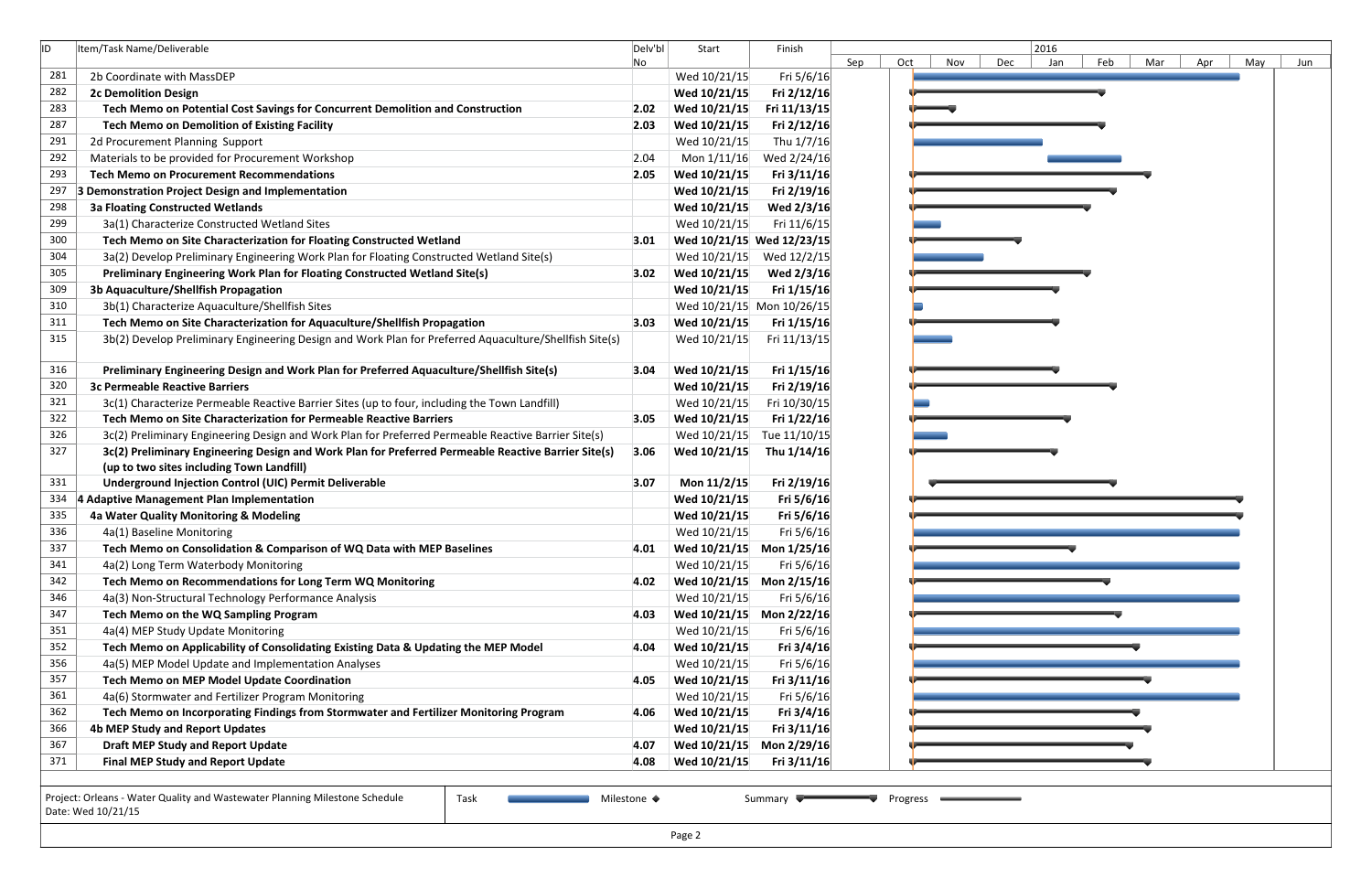| ID         | Item/Task Name/Deliverable                                                                           | Delv'bl | Start                     | Finish                    |                   |
|------------|------------------------------------------------------------------------------------------------------|---------|---------------------------|---------------------------|-------------------|
|            |                                                                                                      | No      |                           |                           | Sep<br>Oct<br>Nov |
| 375<br>376 | 5 Financial Evaluation                                                                               |         | Wed 10/21/15              | Fri 3/18/16               |                   |
| 377        | <b>5a Revenue Generating Options</b>                                                                 |         | Wed 10/21/15 Thu 12/10/15 |                           |                   |
| 378        | 5a(1) Review & Update Total Revenue Requirement                                                      |         |                           | Wed 10/21/15 Wed 10/21/15 |                   |
|            | 5a(2) Review & Update Capital and Operating Offsets                                                  |         |                           | Thu 10/22/15 Thu 10/22/15 |                   |
| 379        | 5a(3) Review & Update Capital, Operating, Renewal & Replacement, and Debt Service Reserves           |         | Fri 10/23/15              | Fri 10/23/15              |                   |
| 380        | 5a(4) Review & Update User Charges Requirements for the Three Towns                                  |         |                           | Mon 10/26/15 Mon 10/26/15 |                   |
| 381        | 5a(5) Run Scenarios                                                                                  |         |                           | Tue 10/27/15 Tue 10/27/15 |                   |
| 382        | 5a(6) Develop Revenue Generation Plan                                                                |         |                           | Wed 10/28/15 Wed 10/28/15 |                   |
| 383        | Tech Memo on Revenue Generating Options and Revenue Generating Plan                                  | 5.01    | Wed 10/21/15 Thu 12/10/15 |                           |                   |
| 387        | <b>5b Financing Options</b>                                                                          |         | Wed 10/21/15 Thu 1/28/16  |                           |                   |
| 388        | 5b(1) Review & Update Long- and Short-Term Financing Sources and Terms                               |         | Fri 12/11/15              | Fri 12/11/15              |                   |
| 389        | 5b(2) Review & Update Capital Outlay Assumptions                                                     |         |                           | Mon 12/14/15 Mon 12/14/15 |                   |
| 390        | 5b(3) Review & Update Reserve Financing Assumptions                                                  |         |                           | Tue 12/15/15 Tue 12/15/15 |                   |
| 391        | 5b(4) Develop/Refine Financing Option Plan                                                           |         |                           | Wed 12/16/15 Wed 12/16/15 |                   |
| 392        | Tech Memo of Evaluation of SRF and Other Financing Options; Development/Refinement of Financing 5.02 |         | Wed 10/21/15              | Thu 1/28/16               |                   |
|            | <b>Option Plan</b>                                                                                   |         |                           |                           |                   |
| 396        | <b>5c Program Cost Impact Assessment</b>                                                             |         | Fri 1/29/16               | Fri 3/18/16               |                   |
| 397        | 5c(1) Run Program Cost Impact Assessments                                                            |         | Fri 1/29/16               | Wed 2/3/16                |                   |
| 398        | 5c(2) Run Revenue Scenarios                                                                          |         | Thu 2/4/16                | Tue 2/9/16                |                   |
| 399        | 5c(3) Compile Revenue Proof                                                                          |         | Wed 2/10/16               | Mon 2/15/16               |                   |
| 400        | 5c(4) Review & Update/Enhance Affordability Model Functionality                                      |         | Tue 2/16/16               | Fri 2/19/16               |                   |
| 401        | 5c(5) Run Affordability Scenarios                                                                    |         | Mon 2/22/16               | Thu 2/25/16               |                   |
| 402        | Financial Model Update Deliverable                                                                   | 5.03    | Fri 2/26/16               | Fri $3/4/16$              |                   |
| 403        | 5c(6) Refine Cost Impact Assessments                                                                 |         | Mon 3/7/16                | Fri $3/11/16$             |                   |
| 404        | Tech Memo on Program Cost Impact Assessment & Affordability                                          | 5.04    | Mon 3/14/16               | Fri 3/18/16               |                   |
| 405        | 5d Public Private Partnership Options                                                                |         | Mon 11/16/15              | Fri 3/18/16               |                   |
| 406        | 5d(1) Conduct Workshop with BOS regarding P3 Opportunities                                           |         | Mon 11/16/15              | Fri 11/27/15              |                   |
| 407        | 5d(2) Identify & Evaluate Potential Private Partners and Investors                                   |         | Mon 11/30/15              | Fri 12/18/15              |                   |
| 408        | 5d(3) Determine Viability of Further P3 Evaluation                                                   |         | Mon 12/21/15              | Fri $1/1/16$              |                   |
| 409        | 5d(4) Memo Summarizing Options for Public-Private financing Options                                  |         | Mon 1/4/16                | Fri 1/22/16               |                   |
| 410        | 5d(5) Integrate P3 Options into the Financing Plan                                                   |         | Mon 1/25/16               | Fri 2/19/16               |                   |
| 411        | Tech Memo Summarizing P3 Options and Revenue Impact                                                  | 5.05    | Mon 2/22/16               | Fri 3/18/16               |                   |
| 412        | Meeting & Present Financial Evaluation to BOS                                                        | 5.06    | Mon 1/4/16                | Fri 2/12/16               |                   |
| 413        | <b>6 Regulatory Review and Coordination</b>                                                          |         | Wed 10/21/15              | Fri 4/29/16               |                   |
| 414        | 6a Coordinate with Cape Cod Commission (CCC)                                                         |         | Wed 10/21/15              | Fri 2/19/16               |                   |
| 415        | 6a(1) Review Nitrogen Reduction Assumptions                                                          |         | Wed 10/21/15              | Tue 11/3/15               |                   |
| 416        | 6a(2) Agree on DRI Conditions for Compliance                                                         |         | Wed 11/4/15               | Tue 11/17/15              |                   |
| 417        | 6a(3) Review Work Plans and Demo Projects for 2015                                                   |         | Wed 11/18/15              | Tue 12/1/15               |                   |
| 418        | 6a(4) Coordinate Financial Analyses and Funding Support for Plant Implementation                     |         | Wed 12/2/15               | Tue 12/15/15              |                   |
| 419        | 6a(5) Facilitate Definition of CCC and MEPA Requirements for Amended CWMP                            |         | Wed 12/16/15              | Tue 12/29/15              |                   |
| 420        | Tech Memo Summarizing Compliance Requirements to Meet CCC Approval                                   | 6.01    | Wed 10/21/15              | Fri 2/19/16               |                   |
| 424        | 6b Coordinate with MassDEP                                                                           |         | Wed 10/21/15              | Fri 4/29/16               |                   |
| 425        | 6b(1) Detailed review of the Revised CWMP                                                            |         | Wed 10/21/15              | Wed 11/4/15               |                   |



| ٠ |
|---|